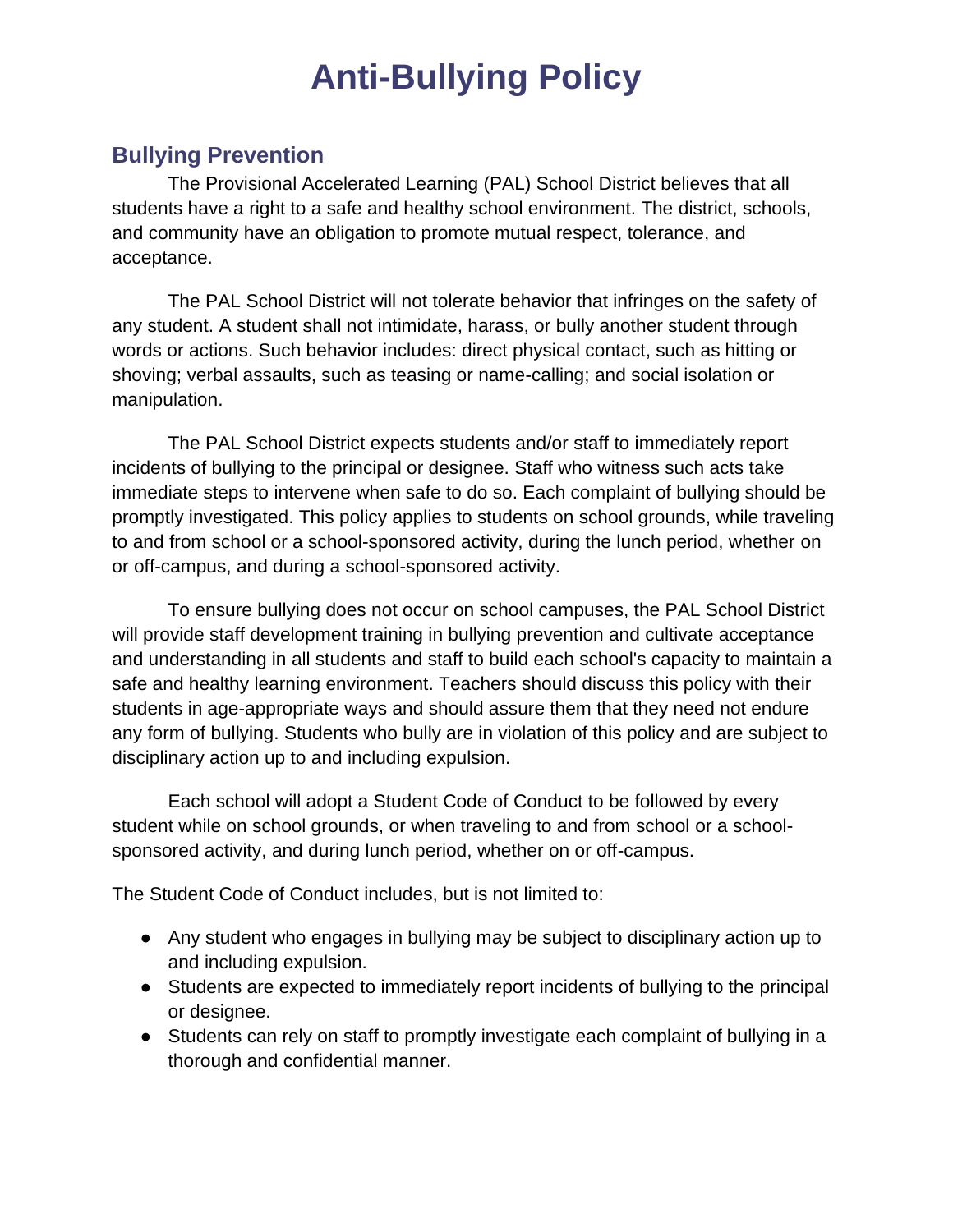● If the complainant student or the parent of the student feels that appropriate resolution of the investigation or complaint has not been reached, the student or the parent of the student should contact the principal or the Office of Student Services. The school system prohibits retaliatory behavior against any complainant or any participant in the complaint process.

The procedures for intervening in bullying behavior include, but are not limited, to the following:

- All staff, students and their parents will receive a summary of this policy prohibiting intimidation and bullying: at the beginning of the school year, as part of the student handbook and/or information packet, as part of new student orientation, and as part of the school system's notification to parents.
- The school will make reasonable efforts to keep a report of bullying and the results of the investigation confidential.
- Staff who witness acts of bullying shall take immediate steps to intervene when safe to do so. People witnessing or experiencing bullying are strongly encouraged to report the incident; such reporting will not reflect on the target or witnesses in any way.

## **Conflict Resolution**

The Provisional Accelerated Learning (PAL) School District believes that all students have a right to a safe and healthy school environment. Part of a healthy environment is the freedom to openly disagree. With this freedom comes the responsibility to discuss and resolve disagreements with respect for the rights and opinions of others.

To prevent conflict, each school within the PAL School District will incorporate conflict resolution education and problem-solving techniques into the curriculum and campus programs. This is an important step in promoting respect and acceptance, developing new ways of communicating, understanding, and accepting differing values and cultures within the school community and helps ensure a safe and healthy learning environment

The PAL School District will provide training to develop the knowledge, attitudes, and skills students need to choose alternatives to self-destructive, violent behavior and dissolve interpersonal and intergroup conflict. Each school will adopt a Student Code of Conduct to be followed by every student while on school grounds, when traveling to and from school or a school-sponsored activity, and during lunch period, whether on or offcampus.